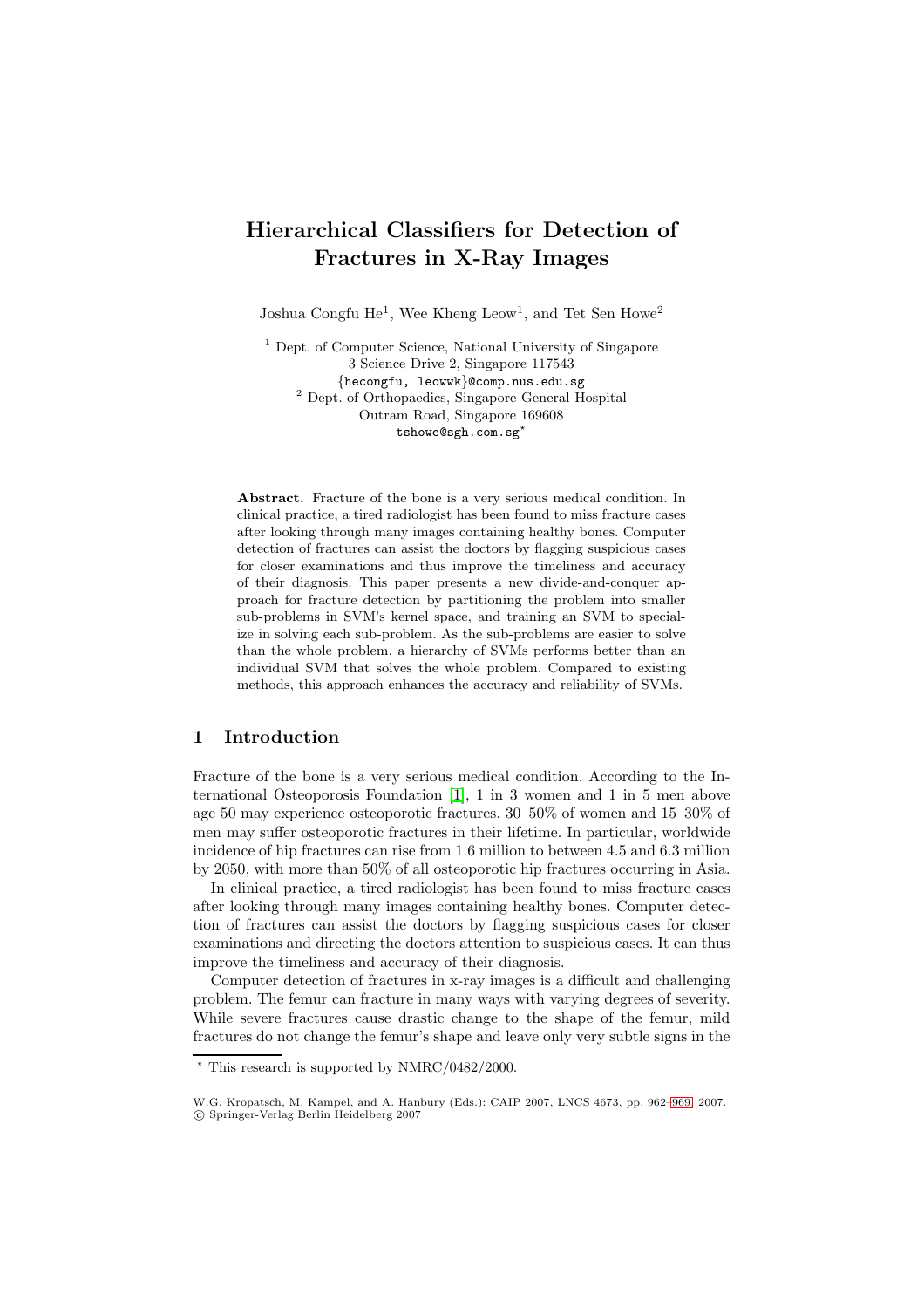

<span id="page-1-0"></span>**Fig. 1.** Healthy and fractured femurs. (a–c) Healthy femurs can have different appearances due to patients' standing postures. (d) Severe fracture changes the femurs' shape. (e, f) Mild fractures leave the femurs' shape unchanged. Arrows indicate fractures.

x-ray images (Fig. [1\)](#page-1-0). There is no single characteristic that can describe all kinds of fractures. X-ray images of healthy femurs also exhibit a significant amount of variation primarily due to the patients' standing postures when the images are taken (Fig. [1\)](#page-1-0).

The unbalanced data problem, i.e., large difference in the proportions of healthy and fractured samples, further compounds to the problem's difficulty. In a consecutive set of x-ray images of femurs (i.e., consecutive in the time that the patients took their x-ray images) that we collected from a local public hospital, only about 12% of them are fractured. When the training set is small, the difficulty becomes even more severe because there may not be enough samples to capture the whole range of possible variations.

This paper presents a new approach for fracture detection by partitioning the classification problem into smaller sub-problems in SVM's kernel space. A hierarchy of SVMs is trained so that each SVM specializes in solving a subproblem, which is easier to solve than the whole problem. Thus, the hierarchy of SVMs performs better than a single SVM solving the whole problem.

# **2 Related Work**

Tian et al. [\[2\]](#page-7-2) published the first research work on the detection of fractures in x-ray images by computing the angle between the neck axis and shaft axis. Subsequently, Lim et al. [\[3\]](#page-7-3) Yap et al. [\[4\]](#page-7-4) and Lum et al. [\[5\]](#page-7-5) reported methods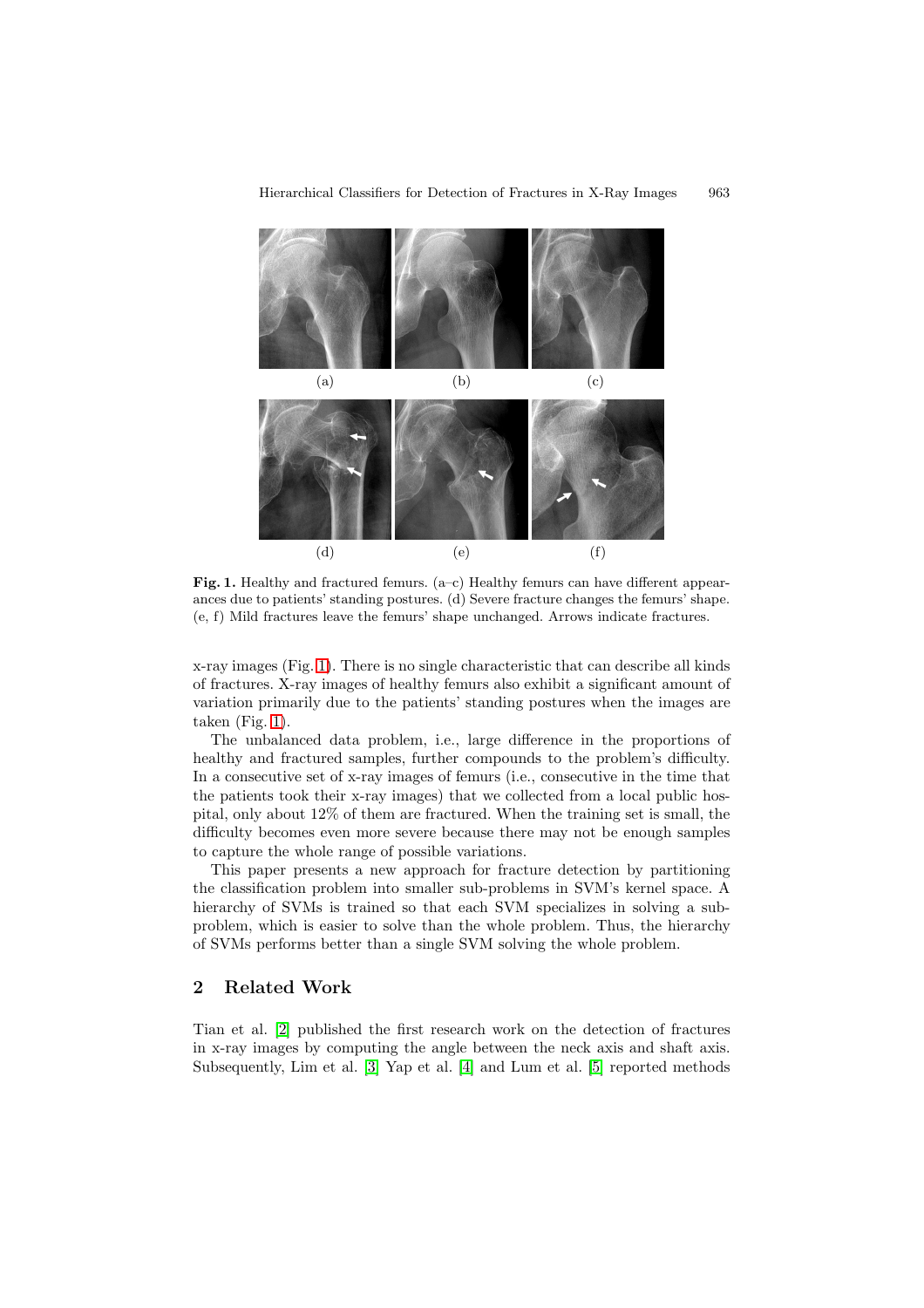#### 964 J.C. He, W.K. Leow, and T.S. Howe

that detect femur fractures based on Gabor, Markov Random Field, and gradient intensity features extracted from the x-ray images. Three SVMs were trained to classify the samples each based on a different feature type. The individual SVM's performance was not very good. By combining the decisions of the three SVMs, the overall accuracy and sensitivity (i.e, fracture detection rate) were improved.

Combination of SVMs is a standard way to obtain a multi-class SVM from binary (two-class) SVMs [\[6,](#page-7-6)[7,](#page-7-7)[8\]](#page-7-8). Typically, each constituent SVM is trained to solve a one-vs-one problem, and they are combined using either a tree, a graph, a voting scheme, or other methods. Our method differs from these SVM combination methods in two important ways. Instead of partitioning a k-class problem into many one-vs-one sub-problems, our method partitions a binary (healthyvs-fractured) problem into several smaller 3-class (healthy, fractured, unknown) problems such that each is handled by a SVM. Moreover, the partitioning is performed based on estimations of the reliability of the SVMs.

# **3 Hierarchical SVMs**

The guiding principle of our approach is divide and conquer or division of labor. A hierarchy of complementary SVMs are trained to each tackle a different sub-problem of the whole fracture detection problem. A well known divide-andconquer approach is to first cluster the input samples so that the samples in each cluster are more consistent with each other [\[9\]](#page-7-9). Then, a set of classifiers are trained to each classify only the samples in a different cluster. This approach is effective when the training set is large. The more complex the problem, the more clusters are needed to achieve good performance, and the larger the training set needs to be. In our investigation of this approach, we found that a large number of clusters are required to capture the large variations of both healthy and fractured samples. As a result, there are not enough training samples in each cluster to train a classifier.

Instead of partitioning the problem in the feature space, our approach partitions it in SVM's kernel space. This approach has two advantages. First, it is easier to separate the healthy and fractured samples in the SVM's high-dimensional kernel space. Second, the partitioning performed by SVM is optimal.

### <span id="page-2-0"></span>**3.1 Training Algorithm**

The training of the hierarchical SVMs is guided by three principles:

- 1. Samples that can be reliably classified by a higher-level SVM should be handled by it.
- 2. Samples that cannot be reliably classified by a higher-level SVM should be passed to its child, a lower-level SVM.
- 3. The performance of a lower-level SVM on the samples passed to it should be better than the performance of its parent on these samples.

The training algorithm begins with the top-level SVM S, which is given two data sets: the training set  $T$  and the validation set  $V$ . Its main stages are as follows: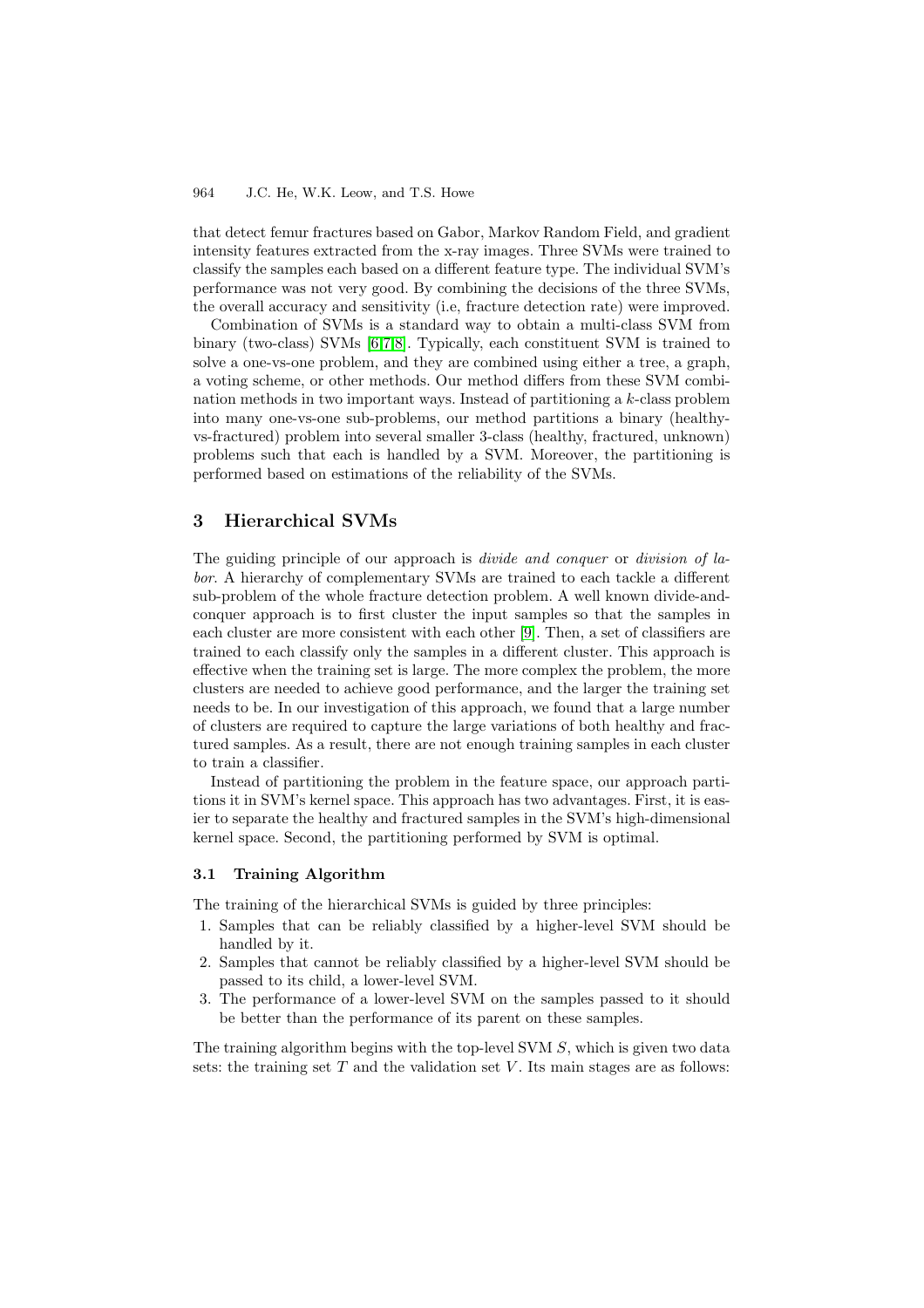- 1. Train SVM  $S$  on training set  $T$ .
- 2. Run S on validation set V to obtain classification error rate  $E(S, V)$ .
- 3. Based on  $E(S, V)$ , select a subset V' of V.
- 4. Create a new SVM  $S'$  at the next level.
- 5. Find a subset  $T'$  of T that can be used to train  $S'$  to achieve the performance of  $E(S', V') < E(S, V')$  and  $E(S', F') \leq E(S, F')$ , where F' is the subset of fractured samples in V'. That is,  $1 - E(S', F')$  is the sensitivity of S' on V'.
- 6. If  $S'$  cannot achieve the above performance, then stop.
- 7. Otherwise, set  $S \leftarrow S', T \leftarrow T', V \leftarrow V'$ , and continue at Step 3.

This algorithm uses probabilistic SVMs, such as Gini-SVMs [\[10\]](#page-7-10), that produce classification results and probability estimates  $p$ . The  $p$  value ranges from  $0$  to 1, with 0.5 corresponding to ambiguous cases located on the decision surface in the kernel space. We shall call the side of the decision surface with  $p > 0.5$  the positive side, and the side with  $p < 0.5$  the negative side. After running a trained SVM on a sample set, each sample v will be assigned a probability estimate  $p(v)$ , and the samples can be sorted in increasing order of  $p(v)$ .

There are two critical stages in the algorithm: Stage 3 and 5, which select appropriate subsets  $T'$  and  $V'$  to channel to the SVM  $S'$  at the next level. In essence,  $V'$  defines the sub-problem that  $S'$  needs to solve, and  $T'$  is the appropriate training set that can train  $S'$  to solve the sub-problem. These stages will be discussed in more details in the following sections.

#### **3.2 Selection of Validation Subset**

Stage 3 of the training algorithm embodies the first two principles outlined in Section [3.1.](#page-2-0) It determines a subset  $V'$  of V that the SVM S cannot reliably classify. This subset  $V'$  is channeled to another SVM in the next level to achieve division of labor. Classification reliability is estimated based on two quantities: (1) the classification error rate  $E(S, V)$  and (2) the probability estimates  $p(v)$ assigned to samples  $v$  in  $V$  by  $S$ .

Let us compute the cumulative error rate  $c^+(p)$  from  $p = 1.0$  towards 0.5 for the samples with  $p(v) > 0.5$ , and  $c^-(p)$  from  $p = 0$  towards 0.5 for the samples with  $p(v) < 0.5$  (Fig. [2\(](#page-5-0)b)). Then, the samples in the range  $p^+$  to  $p = 1$  where  $c^+(p^+) < E(S, V)$  would have estimated error less than  $E(S, V)$ ; similarly for the samples in the range  $p = 0$  to  $p^-$  where  $c^-(p^-) < E(S, V)$ . That is, samples in the tail regions can be reliably classified. Therefore, samples in the middle range from  $p^-$  to  $p^+$  should be selected to form the subset V'. In the current implementation,  $c^+(p^+) = c^-(p^-) = \varepsilon$  called the *error tolerance*.

### **3.3 Selection of Training Subset**

Stage 5 of the training algorithm embodies the third principle outlined in Sec-tion [3.1.](#page-2-0) Selection of appropriate training subset  $T'$  is tricky because SVMs are very strong classifiers. Their accuracy on the training set is often close or equal to 100%. If the method for selecting validation subset is applied directly to the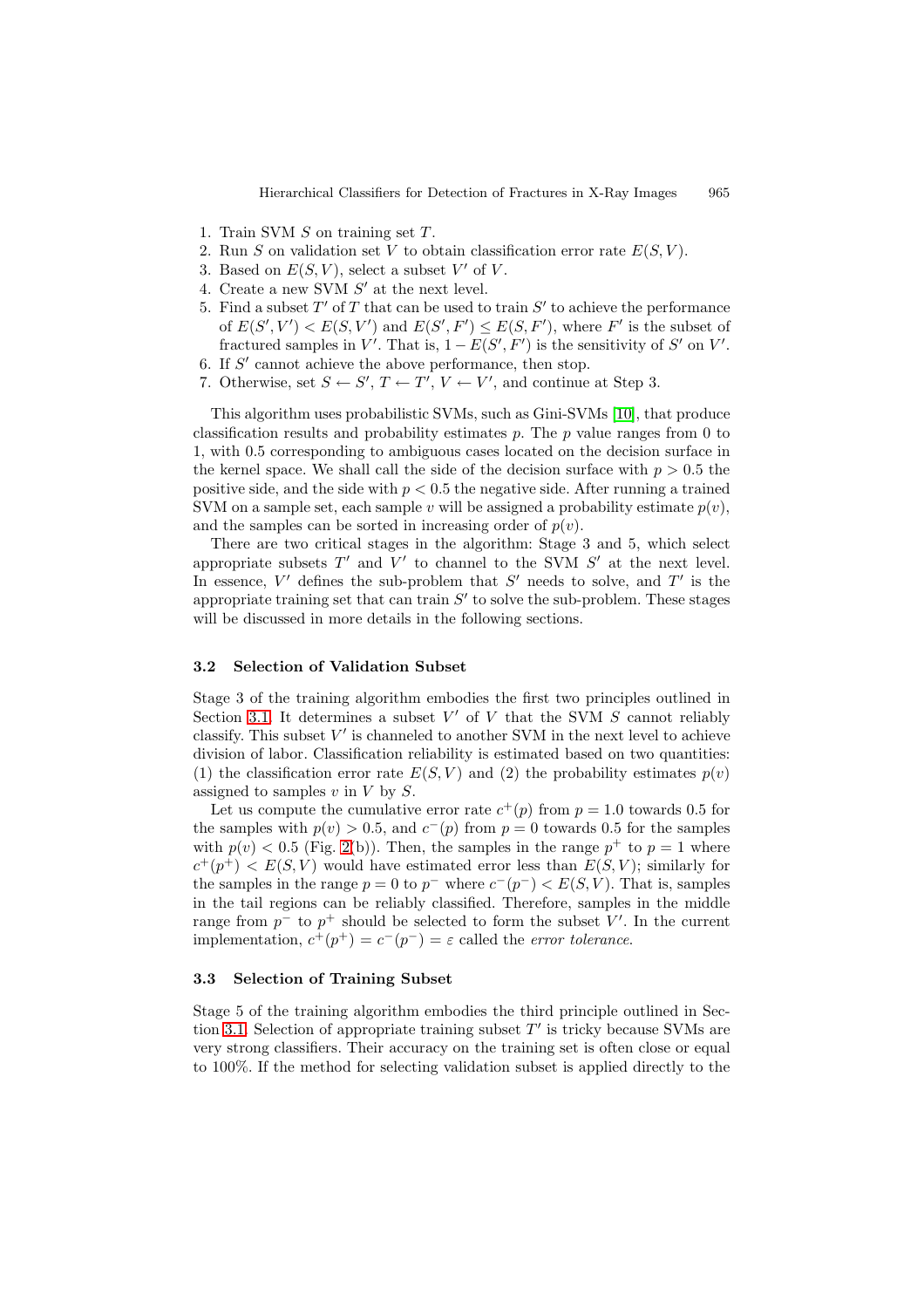#### 966 J.C. He, W.K. Leow, and T.S. Howe

selection of training subset, very few training samples will be selected and they are not enough for training the lower-level SVM to achieve high performance. On the other hand, if the selection criterion is too loose and almost all the training samples are channeled to the lower-level SVM, then it would be solving the same problem as its parent and there would be no division of labor. So, the goal is to find a subset that is not too large and not too small.

Let  $q(u)$  denote the probability estimate of sample u in T. Our method searches for the appropriate  $T'$  iteratively:

For  $q^-$  from 0 to 0.5 in increments of  $\Delta q^-$ ,

For  $q^+$  from 1 to 0.5 in decrements of  $\Delta q^+$ ,

Set T' to contain all training samples between  $q^-$  and  $q^+$ .

Train  $S'$  on  $T'$  and then test  $S'$  on  $V'$ .

If  $E(S', V') < E(S, V')$  and  $E(S', F') \le E(S, F')$ , then found T' and return with success.

Cannot find desired  $T'$ . Return with failure.

The increment  $\Delta q^-$  and decrement  $\Delta q^+$  are set as fixed proportions of the standard deviations of the distributions of training samples  $T^+$  and  $T^-$  in the positive and, respectively, negative side of the decision surface (Fig.  $2(a)$ ).

## **3.4 Testing Algorithm**

The same testing algorithm is applied to the validation set during training and testing set at system test. Given a sample  $v$ , the following algorithm is applied:

- 1. For each SVM S from top to bottom of hierarchy,
	- (a) Run SVM S on sample v to compute the probability estimate  $p(v)$ .
	- (b) If  $p(v) > p^+$ , then classify v as healthy and stop.
	- (c) If  $p(v) < p^-$ , then classify v as fractured and stop.
	- (d) Otherwise, pass  $v$  to the child of  $S$ .
- 2. If with rejection, then classify  $v$  as unknown and stop.
- 3. (Without rejection) If  $p(v) > 0.5$ , then classify v as healthy and stop.
- 4. Otherwise, classify v as fractured and stop.

## **4 Experiments and Discussions**

420 consecutive femur images were collected from a local public hospital. They were divided randomly into 200 training, 160 validation, and 60 testing samples. The percentages of fractured samples were kept roughly the same for all three sets at about 12%. Gabor and intensity gradient (IG) features as described in [\[3,](#page-7-3)[5,](#page-7-5)[4\]](#page-7-4) were extracted as the features for classification.

The following SVM configurations were trained and tested for comparison:

- **–** SVM: Single SVM trained on the training set and tested on the testing set.
- **–** SVM+: Single SVM trained on the combined training and validation set, and tested on the testing set.
- **–** H-SVM: Hierarchical SVM without rejection.
- **–** H-SVM−: Hierarchical SVM with rejection.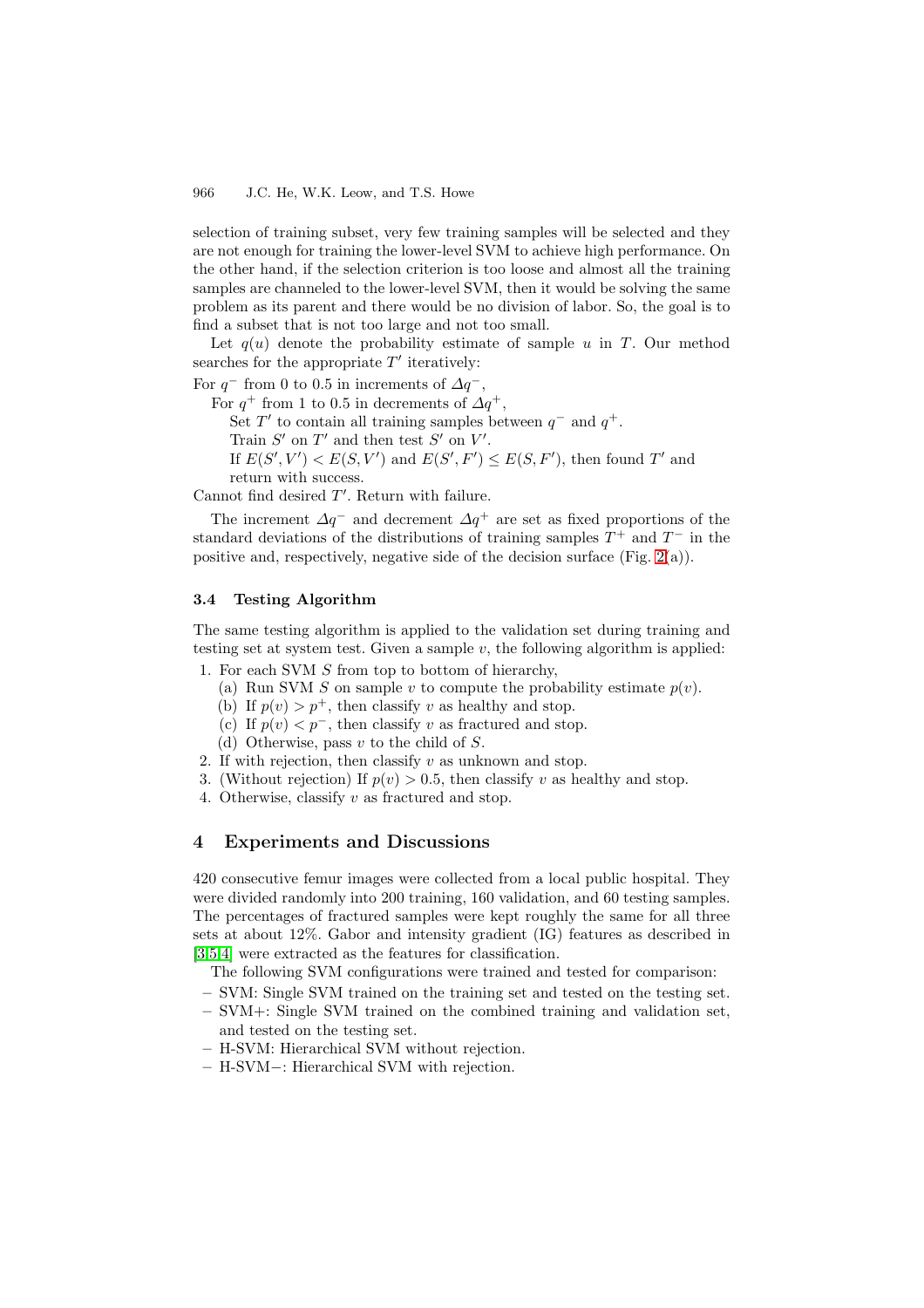

<span id="page-5-0"></span>**Fig. 2.** Performance of SVMs in first two levels of the hierarchy. (a) Distributions of training samples over probability estimates. (b) Cumulative errors on validation sets.

Each of the above configuration was trained to classify Gabor and IG separately.

Figure [2](#page-5-0) shows the internal working of H-SVM. The curves on the left and right side of Fig. [2\(](#page-5-0)a) show the distributions of samples on the corresponding sides of the SVMs' decision surfaces. They show that the fracture detection problem is very difficult because all the samples fall within a narrow range of  $p = 0.4$  to 0.55, and most of them are on the positive side. Fig. [2\(](#page-5-0)b) shows that the cumulative error at the second level has a narrower spread than that in the first level. That is, errors of the level-2 SVM are focused within a narrower range, indicating that it solves the sub-problem better than its parent.

Figure [3](#page-6-0) shows the results of testing H-SVM on the validation and testing sets for both feature types. With very small error tolerance  $\varepsilon$ , no training and validation samples can be passed down to the lower-level SVMs, reducing H-SVM to a single SVM. With very large  $\varepsilon$ , most, if not all, the training and validation samples are passed down to the lower-level SVMs defeating the divideand-conquer strategy. With an appropriate  $\varepsilon$ , there is a good division of labor. The trends of the error curves for validation set and testing set are similar although their minimum may not coincide at the same  $\varepsilon$ . In actual application, the error tolerance is selected as the  $\varepsilon$  that maximizes accuracy (i.e., 1 – error rate) and sensitivity on the validation set.

The trained H-SVMs have a hierarchy of three levels for Gabor and four levels for IG (Table [1\)](#page-6-1). Level-1 SVMs classify more than 70% of the testing samples and pass the remaining samples to the lower-level SVMs. They classify most of the healthy samples and sizable amounts of fractured samples. Therefore, they achieve higher accuracy but lower sensitivity compared to lower-level SVMs, just like single SVMs (Table [2\)](#page-7-11). The samples processed by lower-level SVMs are more balanced, but the discrimination of healthy and fractured cases is still relatively difficult. So, they achieve higher sensitivity at the expense of lower accuracy.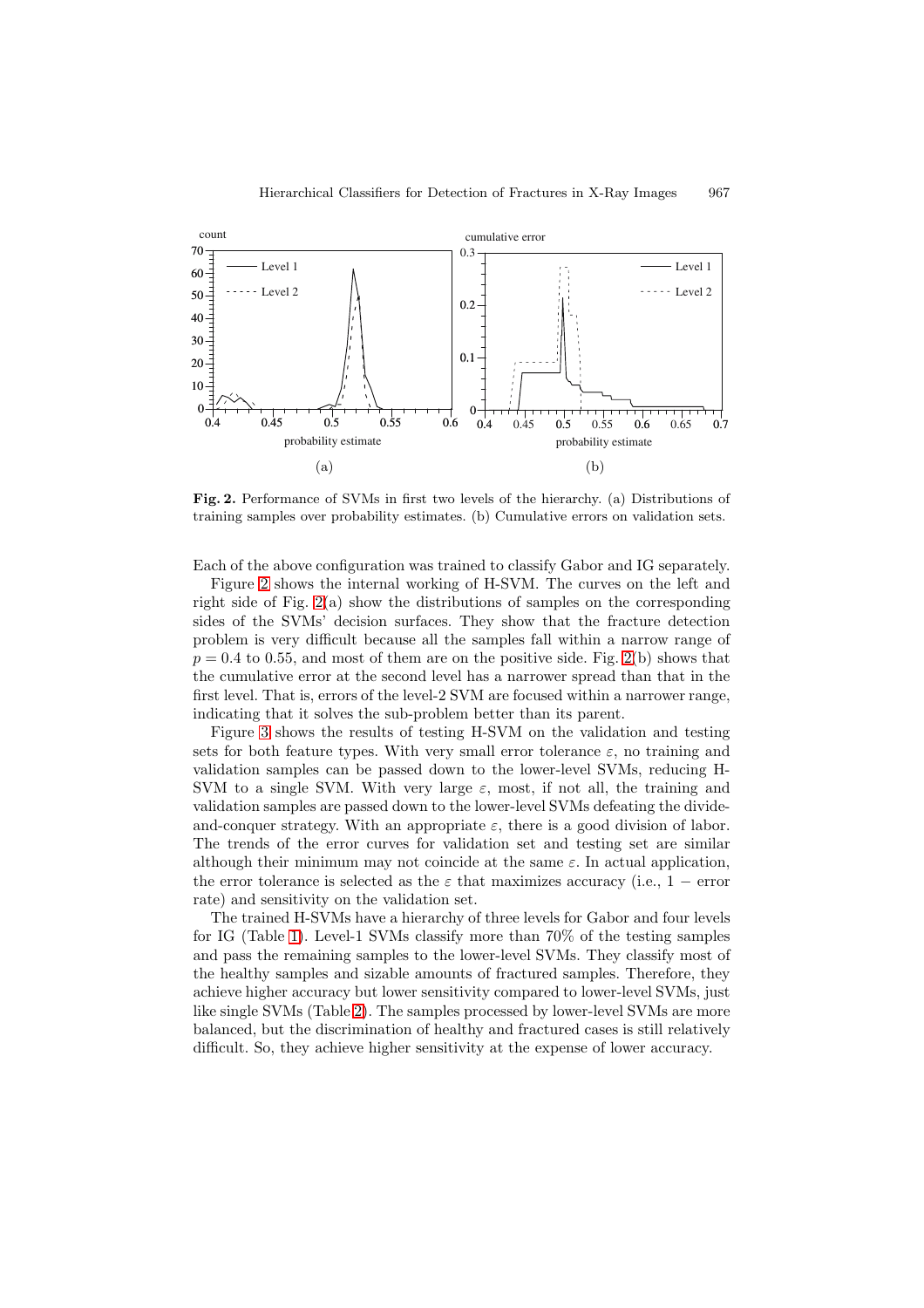#### 968 J.C. He, W.K. Leow, and T.S. Howe



<span id="page-6-0"></span>**Fig. 3.** Test results on different feature types. (a) Gabor. (b) Intensity gradient (IG).

<span id="page-6-1"></span>**Table 1.** Performance of SVMs in the hierarchy. IG: Intensity gradient. accu: accuracy, sens: sensitivity, %class: percentage of testing samples classified by the SVMs in the respective levels, %frac: percentage of fractured testing samples classified.

|                | Gabor     |           |            |                           | ΙG        |        |            |           |
|----------------|-----------|-----------|------------|---------------------------|-----------|--------|------------|-----------|
| level          | accu      | sens      | $\%$ class | $\%$ frac                 | accu      | sens   | $\%$ class | $\%$ frac |
|                | $95.45\%$ | $50.00\%$ |            | 73.33%   28.57%   96.15%  |           | 66.67% | 86.66%     | 42.86%    |
| $\overline{2}$ | 90.00%    | $0.00\%$  | $16.67\%$  | 14.29%   100%             |           | 100%   | $1.67\%$   | 14.29%    |
| 3              | 66.67%    | 75.00%    |            | $10.00\%$ 57.14\% 75.00\% |           | 100%   | 6.67%      | 28.57%    |
| 4              |           |           |            |                           | $66.67\%$ | 100%   | 5.00%      | 14.29%    |
| overall        | $91.67\%$ | 57.14\%   |            |                           | 93.33%    | 85.71% |            |           |

Table [2](#page-7-11) compares the performance of various SVM configurations on the testing set. The performance of SVM+ is better than that of SVM for IG but the converse is true for Gabor. This shows that having more training samples does not always improve the accuracy of single SVM. In comparison, H-SVM can use the training and validation sets optimally to achieve high performance. Its accuracy is as high as the larger accuracy between SVM and SVM+. Its sensitivity is also as high as those of SVM and SVM+ except for IG.

By rejecting uncertain samples, H-SVM− achieves higher accuracy for Gabor and IG at the expense of lower sensitivity compared to H-SVM. The classification results based on Gabor and IG can be combined using a simple OR rule: classify a sample as fractured if it is classified as fractured using either Gabor or IG. For H-SVM−, the combined performance is better than that using single feature. Moreover, its rejection rate drops to 0. With feature combination, H-SVM− achieves a significantly higher accuracy compared to SVM, SVM+, and H-SVM, and the same sensitivity as SVM and H-SVM. In summary, the test results show that the overall performance can be optimized if an SVM can reject samples that it cannot classify reliably, and pass the samples to other SVMs to classify.